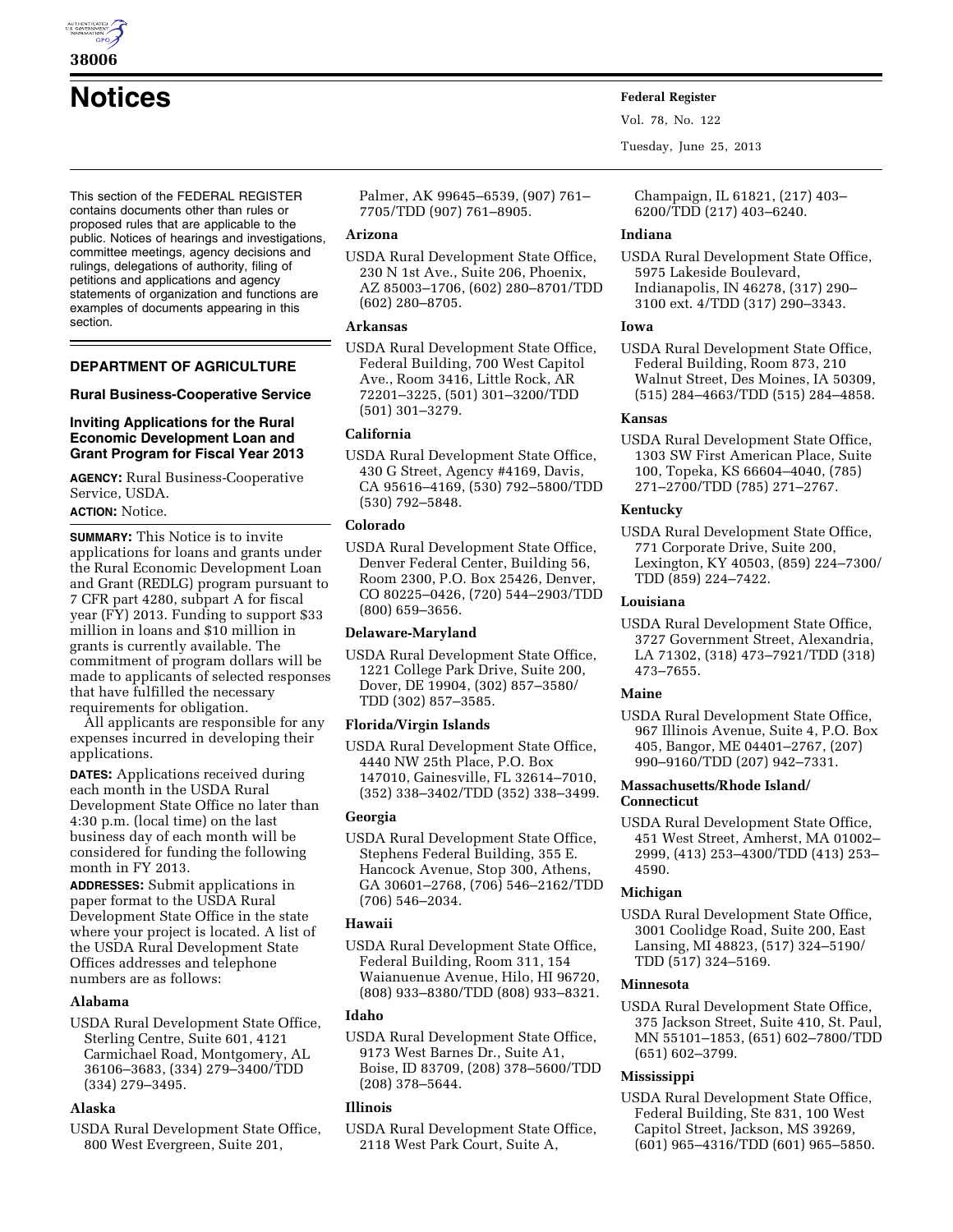# **Missouri**

USDA Rural Development State Office, 601 Business Loop 70 West, Parkade Ctr., Ste. 235, Columbia, MO 65203, (573) 876–0976/TDD (573) 876–9480.

## **Montana**

USDA Rural Development State Office, 2229 Boot Hill Court, P.O. Box 850, Bozeman, MT 59715, (406) 585–2530/ TDD (406) 585–2562.

#### **Nebraska**

USDA Rural Development State Office, Federal Building, Room 152, 100 Centennial Mall N, Lincoln, NE 68508, (402) 437–5551/TDD (402) 437–5093.

#### **Nevada**

USDA Rural Development State Office, 1390 South Curry Street, Carson City, NV 89703–9910, (775) 887–1222/TDD (775) 885–0633.

#### **New Jersey**

USDA Rural Development State Office, 5th Floor North, Ste 500, 8000 Midlantic Drive, Mt. Laurel, NJ 08054, (856) 787–7700/TDD (856) 787–7784.

#### **New Mexico**

USDA Rural Development State Office, 6200 Jefferson Street NE., Room 255, Albuquerque, NM 87109, (505) 761– 4953/TDD (505) 761–4938.

## **New York**

USDA Rural Development State Office, 441 South Salina Street, Suite 357, Syracuse, NY 13202–2541, (315) 477– 6400/TDD (315) 477–6447.

## **North Carolina**

USDA Rural Development State Office, 4405 Bland Road, Suite 260, Raleigh, NC 27609, (919) 873–2000/TDD (919) 873–2003.

#### **North Dakota**

USDA Rural Development State Office, Federal Building, Room 208, 220 East Rosser, P.O. Box 1737, Bismarck, ND 58502–1737, (701) 530–2037/TDD (701) 530–2113.

## **Ohio**

USDA Rural Development State Office, Federal Building, Room 507, 200 N. High Street, Columbus, OH 43215– 2418, (614) 255–2400/TDD (614) 255– 2554.

## **Oklahoma**

USDA Rural Development State Office, 100 USDA, Suite 108, Stillwater, OK 74074–2654, (405) 742–1000/TDD (405) 742–1007.

# **Oregon**

USDA Rural Development State Office, 1201 NE Lloyd Blvd., Suite 801, Portland, OR 97232, (503) 414–3366/ TDD (503) 414–3387.

#### **Pennsylvania**

USDA Rural Development State Office, One Credit Union Place, Suite 330, Harrisburg, PA 17110–2996, (717) 237–2299/TDD (717) 237–2261.

# **Puerto Rico**

USDA Rural Development State Office, IBM Building, Ste 601, 654 Munos Rivera Avenue, San Juan, PR 00918– 6106, (787) 766–5095/TDD (787) 766– 5332.

#### **South Carolina**

USDA Rural Development State Office, Strom Thurmond Federal Building, 1835 Assembly Street, Room 1007, Columbia, SC 29201, (803) 765–5163/ TDD (803) 765–5697.

#### **South Dakota**

USDA Rural Development State Office, Federal Building, Room 210, 200 4th Street SW, Huron, SD 57350, (605) 352–1100/TDD (605) 352–1147.

#### **Tennessee**

USDA Rural Development State Office, 3322 West End Avenue, Suite 300, Nashville, TN 37203–1071, (615) 783– 1300.

## **Texas**

USDA Rural Development State Office, Federal Building, Ste 102, 101 South Main, Temple, TX 76501, (254) 742– 9700/TDD (254) 742–9712.

# **Utah**

USDA Rural Development State Office, Wallace F. Bennett Federal Building, 125 South State Street, Room 4311, Salt Lake City, UT 84138, (801) 524– 4324/TDD (801) 524–3309.

#### **Vermont/New Hampshire**

USDA Rural Development State Office, 87 Main Street, Suite 324, P.O. Box 249, Montpelier, VT 05601, (802) 828–6031/TDD (802) 223–6365.

## **Virginia**

USDA Rural Development State Office, Culpeper Building, Ste 238, 1606 Santa Rosa Road, Richmond, VA 23229, (804) 287–1551/TDD (804) 287–1753.

## **Washington**

USDA Rural Development State Office, 1835 Blacklake Boulevard, SW., Suite B, Olympia, WA 98512–5715, (360) 704–7740/TDD (360) 704–7760.

## **West Virginia**

USDA Rural Development State Office, 1550 Earl Core Road, Suite 101, Morgantown, WV 26505, (304) 284– 4860/TDD (304) 284–4836.

#### **Wisconsin**

USDA Rural Development State Office, 5417 Clem's Way, Stevens Point, WI 54482, (715) 345–7671/TDD (715) 345–7614.

# **Wyoming**

USDA Rural Development State Office, 100 East B Street, Room 1005, P.O. Box 11005, Casper, WY 82601. (307) 233–6700/TDD (307) 233–6733.

**FOR FURTHER INFORMATION CONTACT:**  Please contact the USDA Rural Development State Office provided in the **ADDRESSES** section of this Notice where the project will be located.

# **SUPPLEMENTARY INFORMATION:**

# **Overview**

*Federal Agency:* Rural Business-Cooperative Service.

*Solicitation Opportunity Type:* Rural Economic Development Loans and Grants.

*Announcement Type:* Initial Announcement.

*Catalog of Federal Domestic Assistance Number:* 10.854.

*Dates:* Application Deadline: Completed applications must be received in the USDA Rural Development State Office no later than 4:30 p.m. (local time) on the last business day of each month to be considered for funding in the following month in FY 2013.

#### **I. Funding Opportunity Description**

A. *Purpose of the Program.* The purpose of the program is to promote rural economic development and job creation projects.

B. *Statutory Authority.* These programs are authorized under 7 CFR part 4280, subpart A. Assistance provided to rural areas, as defined, under this program may include business startup costs, business expansion, business incubators, technical assistance feasibility studies, advanced telecommunications services and computer networks for medical, educational, and job training services and community facilities projects for economic development. Awards are made on a competitive basis using specific selection criteria contained in 7 CFR part 4280, subpart A. Information required to be in the application includes an SF–424, ''Application for Federal Assistance;'' a Resolution of the Board of Directors; AD–1047,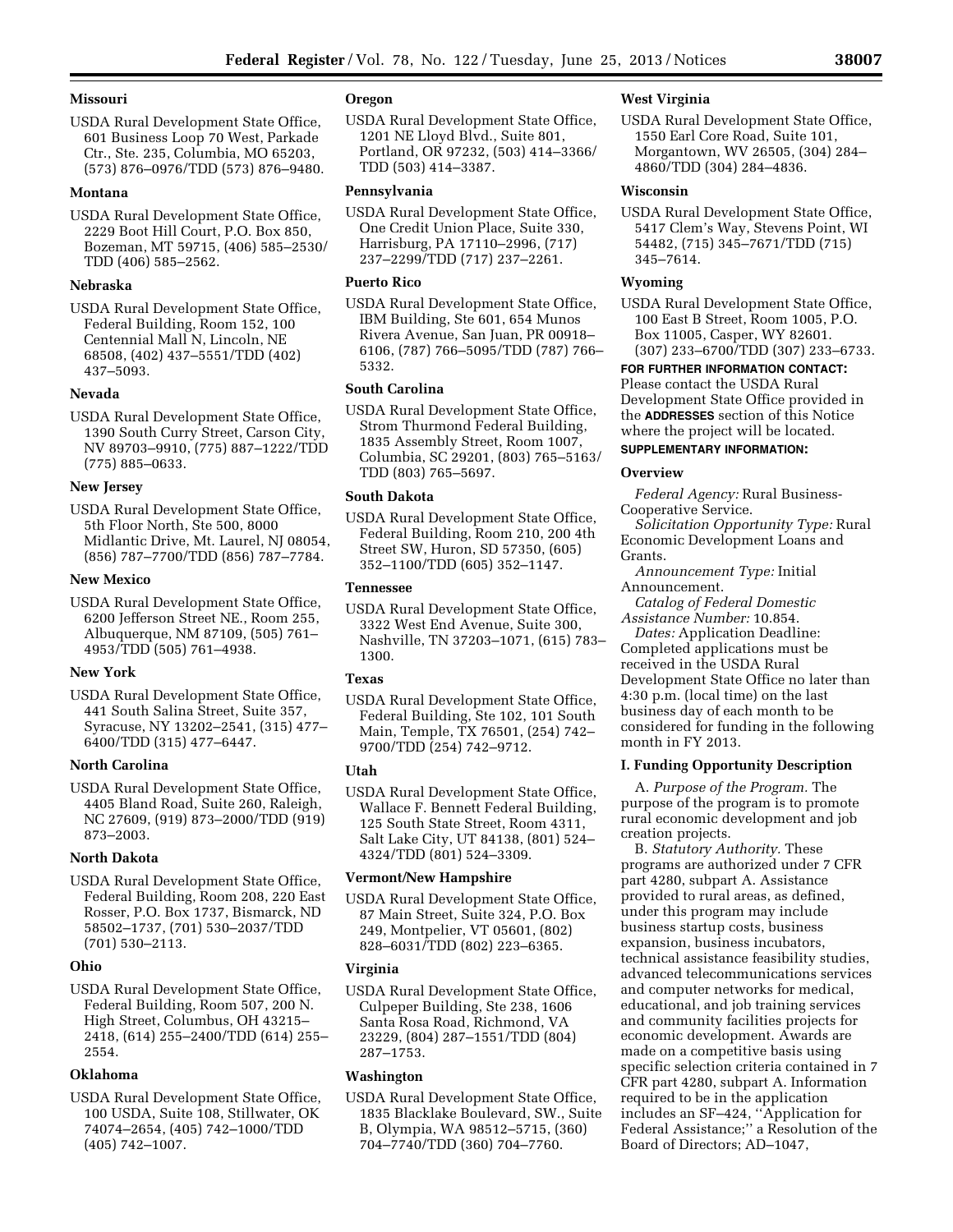''Debarment/Suspension Certification;'' Assurance Statement for the Uniform Act; Restrictions on Lobbying, AD 1049, ''Certification Regarding Drug-Free Workplace Requirements;'' Form RD 400–1, ''Equal Opportunity Agreement;'' Form RD 400–4, ''Assurance Agreement;'' Seismic Certification (if construction); Form RD 1940–20, ''Request for Environmental Information;'' RUS Form 7, ''Financial and Statistical Report;'' and RUS Form 7a, ''Investments, Loan Guarantees, and Loans,'' or similar information; and written narrative of project description. Applications will be tentatively scored by the State Offices and submitted to the National Office for review.

#### *Definitions*

C. *Definition of Terms.* The definitions applicable to this Notice are published at 7 CFR 4280.3.

D. *Application awards.* The Agency will review, evaluate, and score applications received in response to this Notice based on the provisions found in 7 CFR 4280, subpart A and as indicated in this Notice. However, the Agency advises all interested parties that the applicant bears the burden in preparing and submitting an application in response to this Notice.

#### **II. Award Information**

*Type of Awards:* Loans and Grants. *Fiscal Year Funds:* FY 2013.

*Total Funding:* Loans—\$33 million; Grants—\$10 million.

*Maximum Award:* The following are maximum amounts per award: Loans— \$2,000,000; Grants—\$300,000.

*Award Dates:* The last day of the month following the month in which application was received.

#### **III. Eligibility Information**

#### *A. Eligible Applicants*

Loans and grants may be made to any entity that is identified by USDA Rural Development as an eligible borrower under the Rural Electrification Act. In accordance with 7 CFR 4280.13, applicants that are not delinquent on any Federal debt or otherwise disqualified from participation in these programs are eligible to apply. An applicant must be eligible under 7 U.S.C. 940c. Notwithstanding any other provision of law, any former Rural Utilities Service borrower that has repaid or prepaid an insured, direct or guaranteed loan under the Rural Electrification Act of 1936, or any notfor-profit utility that is eligible to receive an insured or direct loan under such Act, shall be eligible for assistance under section 313(b)(2)(B) of such Act

in the same manner as a borrower under such Act. All other restrictions in this Notice will apply.

## *B. Cost Sharing or Matching*

For loans, either the Ultimate Recipient or the Intermediary must provide supplemental funds for the project equal to at least 20 percent of the loan to the Intermediary. For grants, the Intermediary must establish a Revolving Loan Fund and contribute an amount equal to at least 20 percent of the Grant. The supplemental contribution must come from Intermediary's funds which may not be from other Federal Grants, unless permitted by law.

#### *C. Other Eligibility Requirements*

Applications will only be accepted for projects that promote rural economic development and job creation.

#### *D. Completeness Eligibility*

Applications will not be considered for funding if they do not provide sufficient information to determine eligibility or are missing required elements.

# **IV. Fiscal Year 2013 Application and Submission Information**

#### *A. Address To Request Application Package*

For further information, entities wishing to apply for assistance should contact the Rural Development State Office identified in this Notice to obtain copies of the application package.

Applicants are encouraged to submit grant applications only through the Grants.gov Web site at: *[http://](http://www.grants.gov) [www.grants.gov](http://www.grants.gov)*. Applications may be submitted in either electronic or paper format. Users of Grants.gov will be able to download a copy of the application package, complete it off line, and then upload and submit the application via the Grants.gov Web site. Applications may not be submitted by electronic mail.

• When you enter the Grants.gov Web site, you will find information about submitting an application electronically through the site as well as the hours of operation. USDA Rural Development strongly recommends that you do not wait until the application deadline date to begin the application process through Grants.gov. To use Grants.gov, applicants must have a Dun and Bradstreet Data Universal Numbering System (DUNS) number which can be obtained at no cost via a toll-free request line at 1–866–705–5711 or at *[http://](http://www.dnb.com) [www.dnb.com](http://www.dnb.com)*.

• You may submit all documents electronically through the Web site, including all information typically

included on the application for REDLGs and all necessary assurances and certifications.

• After electronically submitting an application through the Web site, the applicant will receive an automatic acknowledgement from Grants.gov that contains a Grants.gov tracking number.

• USDA Rural Development may request that the applicant provide original signatures on forms at a later date.

• If applicants experience technical difficulties on the closing date and are unable to meet the deadline, you may submit a paper copy of your application to your respective Rural Development State Office. Paper applications submitted to a Rural Development State Office must meet the closing date and local time deadline.

• Please note that applicants must locate the downloadable application package for this program by the Catalog of Federal Domestic Assistance Number or FedGrants Funding Opportunity Number, which can be found at *[http://](http://www.grants.gov) [www.grants.gov](http://www.grants.gov)*.

## *B. Content and Form of Submission*

An application must contain all of the required elements. Each selection priority criterion outlined in 7 CFR 4280.42(b), must be addressed in the application. Failure to address any of the criteria will result in a zero-point score for that criterion and will impact the overall evaluation of the application. Copies of 7 CFR part 4280, subpart A, will be provided to any interested applicant making a request to a Rural Development State Office listed in this Notice. An original copy only of the application is to be field with the Rural Development State Office for the State where the Intermediary is located.

#### *C. Submission Dates and Times*

*Application Dates:* No later than 4:30 p.m. (local time) on the last business day of each month to be considered for funding in the following month.

*Explanation of Dates:* Applications must be in the USDA Rural Development State Office by the dates as indicated above.

#### **V. Application Review Information**

The National Office will score applications based on the grant selection criteria and weights contained in 7 CFR part 4280, subpart A, and will select an Intermediary subject to the Intermediary's satisfactory submission of the additional items required by that subpart and the USDA Rural Development Letter of Conditions.